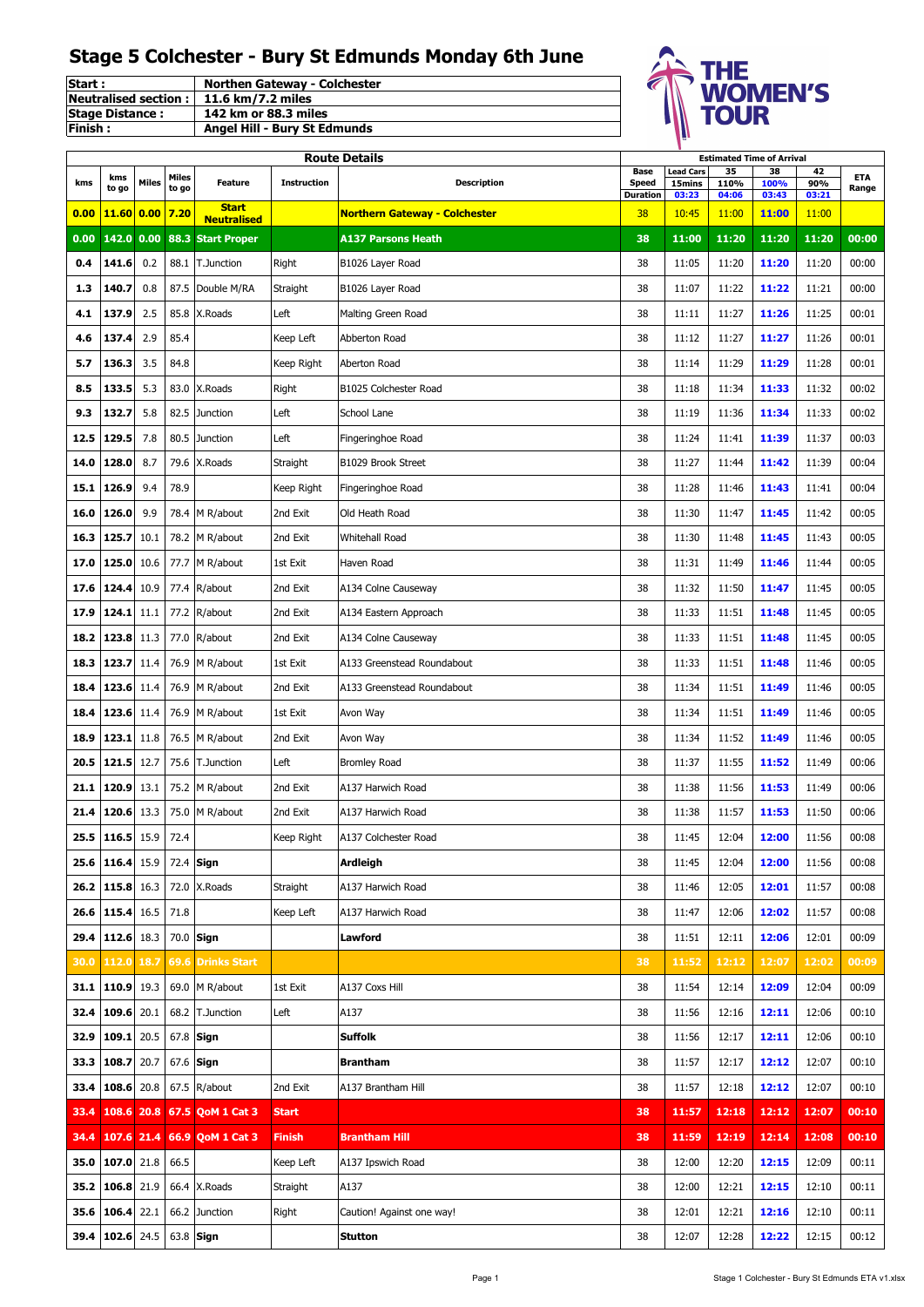| <b>Start:</b>                             | <b>Northen Gateway - Colchester</b> |
|-------------------------------------------|-------------------------------------|
| Neutralised section :   11.6 km/7.2 miles |                                     |
| <b>Stage Distance:</b>                    | 142 km or 88.3 miles                |
| lFinish :                                 | <b>Angel Hill - Bury St Edmunds</b> |



|             |       |              |       |                   |                    | <b>Route Details</b>           | <b>Estimated Time of Arrival</b> |                            |            |            |           |       |
|-------------|-------|--------------|-------|-------------------|--------------------|--------------------------------|----------------------------------|----------------------------|------------|------------|-----------|-------|
|             | kms   | <b>Miles</b> | Miles | <b>Feature</b>    | <b>Instruction</b> | <b>Description</b>             | Base<br><b>Speed</b>             | <b>Lead Cars</b><br>15mins | 35<br>110% | 38<br>100% | 42<br>90% | ETA   |
| kms<br>39.5 | 102.5 | 24.6         | 63.7  |                   | Keep Right         | B1080                          | 38                               | 12:07                      | 12:28      | 12:22      | 12:16     | 00:12 |
| 39.6        | 102.4 | 24.6         | 63.7  |                   | Keep Left          | B1080 Holbrook Road            | 38                               | 12:07                      | 12:28      | 12:22      | 12:16     | 00:12 |
| 40.5        | 101.5 | 25.2         | 63.1  | Sign              |                    | <b>Holbrook</b>                | 38                               | 12:08                      | 12:30      | 12:23      | 12:17     | 00:12 |
| 41.2        | 100.8 | 25.6         | 62.7  | <b>Sprint 1</b>   |                    | <b>Holbrook</b>                | 38                               | 12:10                      | 12:31      | 12:25      | 12:18     | 00:13 |
| 41.8        | 100.2 | 26.0         | 62.3  |                   | <b>Caution!</b>    | <b>Sharp Bend Left</b>         | 38                               | 12:11                      | 12:32      | 12:26      | 12:19     | 00:13 |
| 45.4        | 96.6  | 28.2         | 60.1  | T.Junction        | Left               | B1456                          | 38                               | 12:16                      | 12:38      | 12:31      | 12:24     | 00:14 |
| 45.9        | 96.1  | 28.5         | 59.8  |                   | <b>Caution!</b>    | <b>Fast Descent</b>            | 38                               | 12:17                      | 12:39      | 12:32      | 12:25     | 00:14 |
| 47.0        | 95.0  | 29.2         | 59.1  | Sign              |                    | Wherstead                      | 38                               | 12:19                      | 12:41      | 12:34      | 12:26     | 00:14 |
| 48.9        | 93.1  | 30.4         | 57.9  | R/about           | 1st Exit           | A137 Wherstead Road            | 38                               | 12:22                      | 12:44      | 12:37      | 12:29     | 00:15 |
| 50.1        | 91.9  | 31.2         | 57.1  | R/about           | 2nd Exit           | A137                           | 38                               | 12:24                      | 12:47      | 12:39      | 12:31     | 00:15 |
| 50.2        | 91.8  | 31.2         | 57.1  | R/about           | 2nd Exit           | A137                           | 38                               | 12:24                      | 12:47      | 12:39      | 12:31     | 00:15 |
| 55.3        | 86.7  | 34.4         | 53.9  | Sign              |                    | <b>Tattingstone</b>            | 38                               | 12:32                      | 12:56      | 12:47      | 12:38     | 00:17 |
| 55.4        | 86.6  | 34.5         | 53.9  | X.Roads           | Right              | <b>Station Road</b>            | 38                               | 12:32                      | 12:56      | 12:47      | 12:38     | 00:17 |
| 56.1        | 85.9  | 34.9         | 53.4  | Sign              |                    | <b>Bentley</b>                 | 38                               | 12:33                      | 12:57      | 12:48      | 12:39     | 00:17 |
| 56.2        | 85.8  | 34.9         | 53.4  |                   | <b>Caution!</b>    | <b>Level Crossing</b>          | 38                               | 12:33                      | 12:57      | 12:48      | 12:39     | 00:17 |
| 56.9        | 85.1  | 35.4         | 52.9  | X.Roads           | Straight           | B1352 Harwich Road             | 38                               | 12:34                      | 12:58      | 12:49      | 12:40     | 00:17 |
| 57.1        | 84.9  | 35.5         | 52.8  | X.Roads           | Straight           |                                | 38                               | 12:35                      | 12:59      | 12:50      | 12:41     | 00:18 |
| 57.4        | 84.6  | 35.7         | 52.6  |                   | Keep Left          | B1352 High Street              | 38                               | 12:35                      | 12:59      | 12:50      | 12:41     | 00:18 |
| 59.0        | 83.0  | 36.7         | 51.6  | <b>T.Junction</b> | Right              | Ipswich Road                   | 38                               | 12:38                      | 13:02      | 12:53      | 12:43     | 00:18 |
| 59.3        | 82.7  | 36.9         | 51.4  | R/about           | 1st Exit           | The Street                     | 38                               | 12:38                      | 13:03      | 12:53      | 12:44     | 00:18 |
| 59.5        | 82.5  | 37.0         | 51.3  |                   | Keep Right         |                                | 38                               | 12:38                      | 13:03      | 12:53      | 12:44     | 00:18 |
| 60.4        | 81.6  | 37.6         | 50.7  |                   | Keep Right         |                                | 38                               | 12:40                      | 13:04      | 12:55      | 12:45     | 00:19 |
| 61.8        | 80.2  | 38.4         | 49.9  |                   | Keep Left          |                                | 38                               | 12:42                      | 13:07      | 12:57      | 12:47     | 00:19 |
| 62.6        | 79.4  | 38.9         | 49.4  |                   | Keep Left          |                                | 38                               | 12:43                      | 13:08      | 12:58      | 12:48     | 00:19 |
| 62.8        | 79.2  | 39.1         | 49.3  | T.Junction        | Left               | A137 Wignall Street            | 38                               | 12:44                      | 13:09      | 12:59      | 12:49     | 00:19 |
| 65.0        | 77.0  | 40.4         | 47.9  | <b>T.Junction</b> | Right              | B1070                          | 38                               | 12:47                      | 13:12      | 13:02      | 12:52     | 00:20 |
| 65.1        | 76.9  | 40.5         |       | 47.8 Sign         |                    | Raydon                         | 38                               | 12:47                      | 13:13      | 13:02      | 12:52     | 00:20 |
| 65.5        | 76.5  | 40.7         | 47.6  |                   | Keep Left          |                                | 38                               | 12:48                      | 13:13      | 13:03      | 12:53     | 00:20 |
| 66.1        | 75.9  | 41.1         | 47.2  |                   | Keep Left          |                                | 38                               | 12:49                      | 13:14      | 13:04      | 12:53     | 00:20 |
| 67.8        | 74.2  | 42.2         | 46.1  |                   | Keep Right         | B1070 Upper Street             | 38                               | 12:52                      | 13:17      | 13:07      | 12:56     | 00:21 |
| 68.2        | 73.8  | 42.4         | 45.9  | Sign              |                    | <b>Upper Layham</b>            | 38                               | 12:52                      | 13:18      | 13:07      | 12:56     | 00:21 |
| 69.4        | 72.6  | 43.2         | 45.1  | Sign              |                    | Hadleigh                       | 38                               | 12:54                      | 13:20      | 13:09      | 12:58     | 00:21 |
| 70.4        | 71.6  | 43.8         | 44.5  |                   | <b>Caution!</b>    | <b>Buildout Offside</b>        | 38                               | 12:56                      | 13:22      | 13:11      | 13:00     | 00:22 |
| 71.0        | 71.0  | 44.2         |       | 44.2 Sprint 2     |                    | <b>Hadleigh (location TBC)</b> | 38                               | 12:57                      | 13:23      | 13:12      | 13:00     | 00:22 |
| 71.1        | 70.9  | 44.2         | 44.1  | M R/about         | 1st Exit           | B1070 High Street              | 38                               | 12:57                      | 13:23      | 13:12      | 13:01     | 00:22 |
| 71.3        | 70.7  | 44.3         | 44.0  |                   | Keep Left          | B1070 Bridge Street            | 38                               | 12:57                      | 13:23      | 13:12      | 13:01     | 00:22 |
| 71.7        | 70.3  | 44.6         | 43.7  |                   | Keep Right         | B1070 Gallows Hill             | 38                               | 12:58                      | 13:24      | 13:13      | 13:01     | 00:22 |
| 72.3        | 69.7  | 45.0         | 43.3  | T.Junction        | Left               | A1071                          | 38                               | 12:59                      | 13:25      | 13:14      | 13:02     | 00:22 |
| 72.4        | 69.6  | 45.0         | 43.3  | <b>Junction</b>   | Right              | A1141 Stone Street             | 38                               | 12:59                      | 13:25      | 13:14      | 13:02     | 00:22 |
| 74.5        | 67.5  | 46.3         | 42.0  |                   | Keep Left          | A1141                          | 38                               | 13:02                      | 13:29      | 13:17      | 13:05     | 00:23 |
| 76.2        | 65.8  | 47.4         | 40.9  |                   | Keep Right         | B1115                          | 38                               | 13:05                      | 13:32      | 13:20      | 13:08     | 00:24 |
| 78.8        | 63.2  | 49.0         | 39.3  | Sign              |                    | <b>Bildeston</b>               | 38                               | 13:09                      | 13:36      | 13:24      | 13:11     | 00:24 |
| 79.1        | 62.9  | 49.2         | 39.1  | Junction          | Right              | B1078 Ipswich Road             | 38                               | 13:09                      | 13:37      | 13:24      | 13:12     | 00:24 |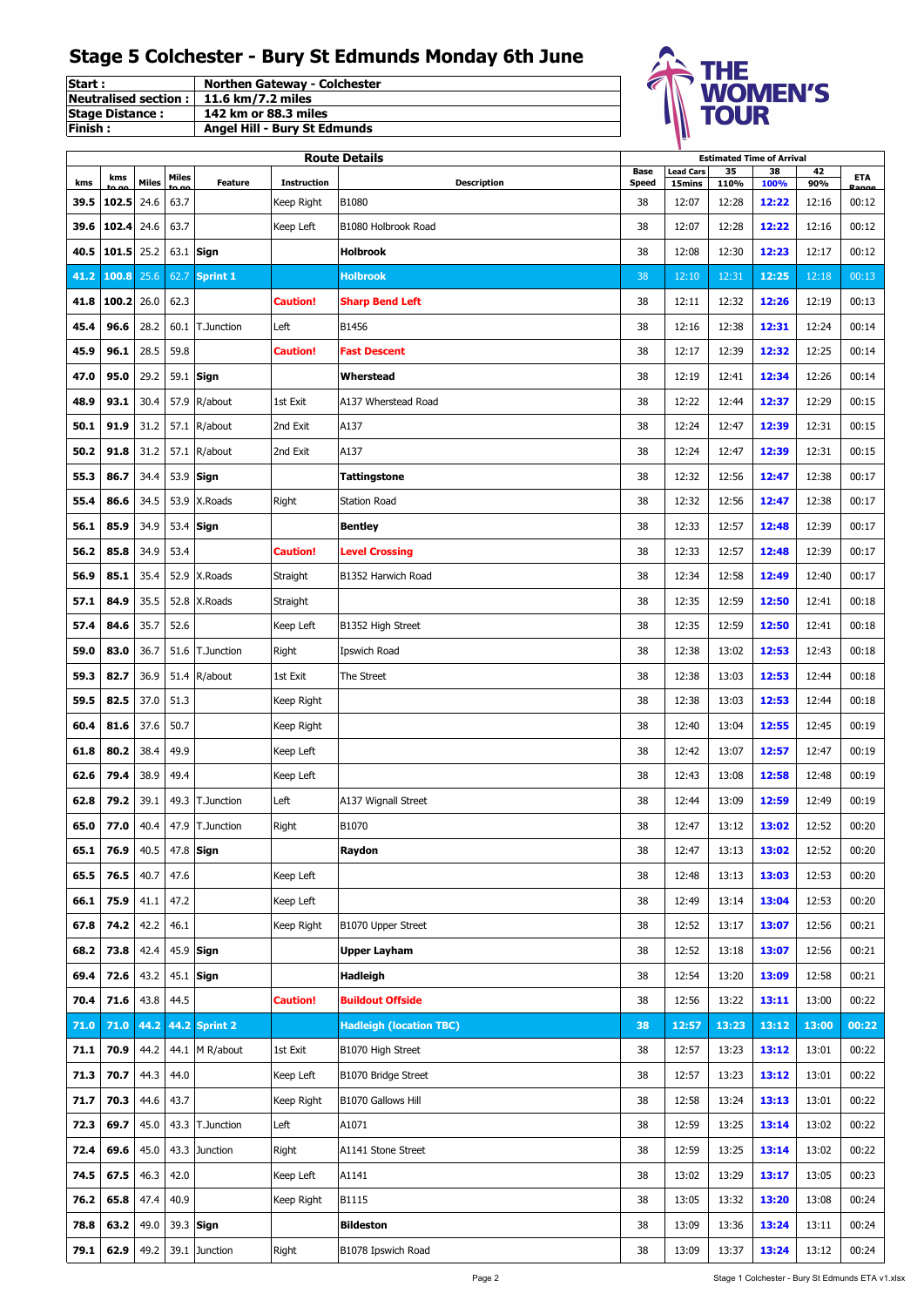| <b>Start:</b>               | <b>Northen Gateway - Colchester</b> |
|-----------------------------|-------------------------------------|
| <b>Neutralised section:</b> | 11.6 km/7.2 miles                   |
| <b>Stage Distance:</b>      | 142 km or 88.3 miles                |
| <b>IFinish:</b>             | Angel Hill - Bury St Edmunds        |



|            |      |       |       |                   |                    | <b>Route Details</b>       |                             |                            |            | <b>Estimated Time of Arrival</b>                 |           |            |
|------------|------|-------|-------|-------------------|--------------------|----------------------------|-----------------------------|----------------------------|------------|--------------------------------------------------|-----------|------------|
| kms        | kms  | Miles | Miles | <b>Feature</b>    | <b>Instruction</b> | <b>Description</b>         | <b>Base</b><br><b>Speed</b> | <b>Lead Cars</b><br>15mins | 35<br>110% | 38<br>100%                                       | 42<br>90% | <b>ETA</b> |
| 79.1       | 62.9 | 49.2  |       | 39.1 QoM 2 Cat 3  | <b>Start</b>       |                            | 38                          | 13:09                      | 13:37      | 13:24                                            | 13:12     | 00:24      |
| 80.2       | 61.8 | 49.9  |       | 38.4 QoM 2 Cat 3  | Finish             | <b>Bildeston</b>           | 38                          | 13:11                      | 13:39      | 13:26                                            | 13:13     | 00:25      |
| 81.7       | 60.3 | 50.8  | 37.5  | Sign              |                    | <b>Nedging with Norton</b> | 38                          | 13:14                      | 13:41      | 13:29                                            | 13:16     | 00:25      |
| 84.6       | 57.4 | 52.6  | 35.7  | Sign              |                    | <b>Green Street</b>        | 38                          | 13:18                      | 13:46      | 13:33                                            | 13:20     | 00:26      |
| 86.6       | 55.4 | 53.9  | 34.5  | X.Roads           | Straight           |                            | 38                          | 13:21                      | 13:50      | 13:36                                            | 13:23     | 00:27      |
| 87.3       | 54.7 | 54.3  | 34.0  | Sign              |                    | <b>Barking</b>             | 38                          | 13:22                      | 13:51      | 13:37                                            | 13:24     | 00:27      |
| 88.3       | 53.7 | 54.9  | 33.4  |                   | Keep Left          |                            | 38                          | 13:24                      | 13:53      | 13:39                                            | 13:25     | 00:27      |
| 91.6       | 50.4 | 57.0  | 31.3  | Sign              |                    | <b>Needham Market</b>      | 38                          | 13:29                      | 13:59      | 13:44                                            | 13:30     | 00:28      |
| 92.5       | 49.5 | 57.5  | 30.8  | <b>T.Junction</b> | Left               | B1113 High Street          | 38                          | 13:31                      | 14:00      | 13:46                                            | 13:31     | 00:29      |
| 93.9       | 48.1 | 58.4  | 29.9  | Sign              |                    | <b>Badley</b>              | 38                          | 13:33                      | 14:03      | 13:48                                            | 13:33     | 00:29      |
| 95.6       | 46.4 | 59.4  | 28.9  |                   |                    | Dual Cariageway            | 38                          | 13:35                      | 14:06      | 13:50                                            | 13:35     | 00:30      |
|            |      |       |       |                   | Keep Left          |                            |                             |                            |            |                                                  |           |            |
| 96.1       | 45.9 | 59.8  | 28.5  | Sign              |                    | <b>Stowmarket</b>          | 38                          | 13:36                      | 14:06      | 13:51                                            | 13:36     | 00:30      |
| 96.6       | 45.4 | 60.1  | 28.2  | T.Lights          | Straight           | A1308 Needham Road         | 38                          | 13:37                      | 14:07      | 13:52                                            | 13:37     | 00:30      |
| 97.2       | 44.8 | 60.4  | 27.9  | R/about           | 2nd Exit           | Needham Road               | 38                          | 13:38                      | 14:08      | 13:53                                            | 13:38     | 00:30      |
| 97.7       | 44.3 | 60.8  | 27.5  | R/about           | 2nd Exit           | Ipswich Road               | 38                          | 13:39                      | 14:09      | 13:54                                            | 13:38     | 00:30      |
| 98.2       | 43.8 | 61.1  | 27.2  | M R/about         | 1st Exit           | Ipswich Road               | 38                          | 13:40                      | 14:10      | 13:55                                            | 13:39     | 00:31      |
| 98.4       | 43.6 | 61.2  |       | 27.1 T.Lights     | Left               | Ipswich Road               | 38                          | 13:40                      | 14:10      | 13:55                                            | 13:39     | 00:31      |
| 98.7       | 43.3 | 61.4  | 26.9  | T.Lights          | Left               | B1115 Ipswich Road         | 38                          | 13:40                      | 14:11      | 13:55                                            | 13:40     | 00:31      |
| 99.5       | 42.5 | 61.9  | 26.4  |                   | Keep Right         | B1115 Finborough Road      | 38                          | 13:42                      | 14:12      | 13:57                                            | 13:41     | 00:31      |
| 100.9      | 41.1 | 62.7  | 25.6  |                   | Keep Left          | B1115                      | 38                          | 13:44                      | 14:15      | 13:59                                            | 13:43     | 00:31      |
| 101.0      | 41.0 | 62.8  | 25.5  |                   | Keep Left          | B1115                      | 38                          | 13:44                      | 14:15      | 13:59                                            | 13:43     | 00:31      |
| 101.1      | 40.9 | 62.9  | 25.4  |                   | <b>Caution!</b>    | <b>Narrow Bridge</b>       | 38                          | 13:44                      | 14:15      | 13:59                                            | 13:43     | 00:31      |
| 101.8      | 40.2 | 63.3  | 25.0  |                   | <b>Caution!</b>    | <b>Hump Back Bridge</b>    | 38                          | 13:45                      | 14:16      | 14:00                                            | 13:44     | 00:32      |
| 102.4      | 39.6 | 63.7  | 24.6  | Sign              |                    | <b>Great Finborough</b>    | 38                          | 13:46                      | 14:17      | 14:01                                            | 13:45     | 00:32      |
| 102.6      | 39.4 | 63.8  | 24.5  | X.Roads           | Straight           |                            | 38                          | 13:47                      | 14:18      | 14:02                                            | 13:45     | 00:32      |
| 107.0      | 35.0 | 66.5  | 21.8  |                   | Keep Right         | B1115                      | 38                          | 13:53                      | 14:25      | 14:08                                            | 13:52     | 00:33      |
| 107.5 34.5 |      | 66.8  |       | $21.5$ Sign       |                    | <b>Hitchahm</b>            | 38                          | 13:54                      | 14:26      | <b>14:09</b>                                     | 13:52     | 00:33      |
| 108.3      | 33.7 | 67.3  | 21.0  |                   | Keep Left          | B1115                      | 38                          | 13:56                      | 14:28      | 14:11                                            | 13:53     | 00:34      |
| 110.3      | 31.7 | 68.6  | 19.7  |                   | Keep Left          | B1115                      | 38                          | 13:59                      | 14:31      | 14:14                                            | 13:56     | 00:34      |
| 110.8      | 31.2 | 68.9  | 19.4  |                   | Keep Right         | B1115                      | 38                          | 13:59                      | 14:32      | 14:14                                            | 13:57     | 00:34      |
| 112.1      | 29.9 | 69.7  |       | 18.6 Sign         |                    | <b>Bildeston</b>           | 38                          | 14:02                      | 14:34      | 14:17                                            | 13:59     | 00:35      |
| 113.1      | 28.9 | 70.3  |       | 18.0 Juncrion     | Right              | B1115 Bildeston Road       | 38                          | 14:03                      | 14:36      | 14:18                                            | 14:00     | 00:35      |
| 114.1      | 27.9 | 71.0  |       | 17.3 Sign         |                    | Chelworth                  | 38                          | 14:05                      | 14:38      | 14:20                                            | 14:02     | 00:36      |
| 115.5      | 26.5 | 71.8  |       | 16.5 Sign         |                    | <b>Monks Eleigh</b>        | 38                          | 14:07                      | 14:40      | 14:22                                            | 14:04     | 00:36      |
| 115.9      | 26.1 | 72.1  | 16.2  | T.Junction        | Right              | A1141 The Street           | 38                          | 14:08                      | 14:41      | 14:23                                            | 14:04     | 00:36      |
| 117.2      | 24.8 | 72.9  | 15.4  |                   | Keep Right         | A1141                      | 38                          | 14:10                      | 14:43      | 14:25                                            | 14:06     | 00:37      |
| 118.7      | 23.3 | 73.8  |       | 14.5 Sign         |                    | <b>Brent Eleigh</b>        | 38                          | 14:12                      | 14:46      | 14:27                                            | 14:08     | 00:37      |
| 119.2      | 22.8 | 74.1  |       | 14.2 X.Roads      | Straight           |                            | 38                          | 14:13                      | 14:47      | 14:28                                            | 14:09     | 00:37      |
| 121.9      | 20.1 | 75.8  |       | $12.5$ Sign       |                    | Lavenham                   | 38                          | 14:17                      | 14:51      | 14:32                                            | 14:13     | 00:38      |
|            |      |       |       |                   |                    |                            |                             |                            |            |                                                  |           |            |
| 122.0      | 20.0 | 75.9  | 12.4  |                   | Keep Left          | <b>Water Street</b>        | 38                          | 14:17                      | 14:51      | 14:32                                            | 14:13     | 00:38      |
| 122.0      | 20.0 | 75.9  | 12.4  |                   |                    | 20km to Finish             | 38                          | 14:17                      | 14:51      | 14:32                                            | 14:13     | 00:38      |
| 122.2      | 19.8 | 76.0  | 12.3  |                   | <b>Caution!</b>    | <b>Buildout Offside</b>    | 38                          | 14:17                      | 14:52      | 14:32                                            | 14:13     | 00:38      |
| 122.3 19.7 |      | 76.1  | 12.3  |                   | <b>Caution!</b>    | <b>Buildout Nearside</b>   | 38                          | 14:18                      | 14:52      | 14:33                                            | 14:13     | 00:38      |
|            |      |       |       |                   |                    | Page 3                     |                             |                            |            | Stage 1 Colchester - Bury St Edmunds ETA v1.xlsx |           |            |